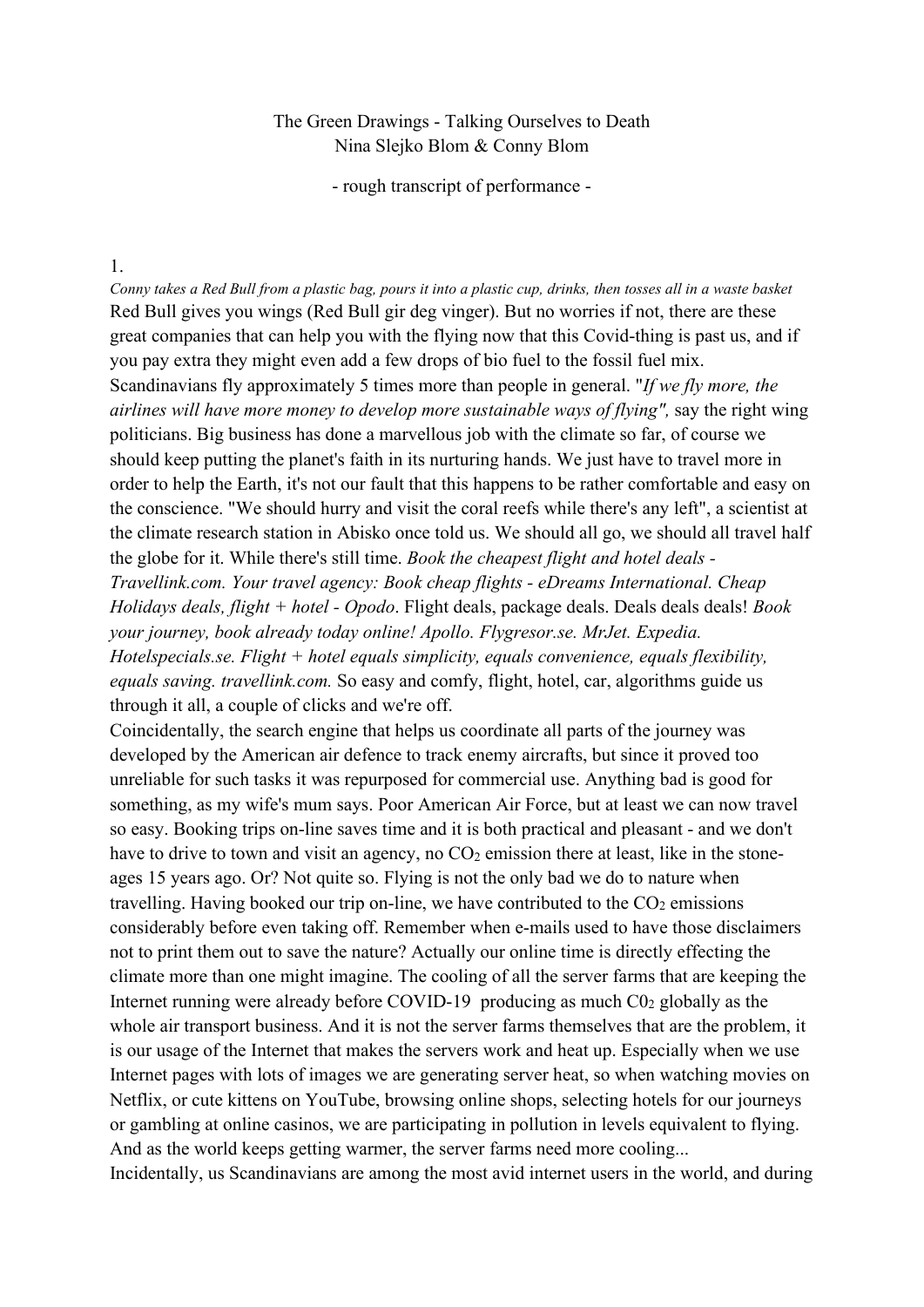the pandemic, usage rose with over 70%, thus balancing out any good from lessened air travelling.

To add insult to injury: living in a hotel makes for a considerably large CO<sub>2</sub> footprint. For example, a week in a hotel for two people, with visits to restaurants, cafes etc. contributes to the emissions approximately as much as 2 people flying from Copenhagen to Venice and back.

### Fun fact 1:

High  $CO<sub>2</sub>$  levels makes us stupid. Just like in a poorly ventilated classroom, the learning capacity decreases when the amount of  $CO<sub>2</sub>$  rises. This could maybe explain our inability to act upon the climate crisis.

# 2.

The climate change crisis is not something that will happen in the future. It is happening now. Only, it is mainly happening elsewhere, in the poorest parts of the world where people who have done little to cause it live. Media focuses on what penetrates our cold hearts best, so we have all been crying over Koalas this past summer, and marveling over crazy high temperatures in Canada. But it is not only Koalas that are dying, and there are people who have to persevere horrors much worse than heat.

While producing the smallest amount of greenhouse gases, Africa is one of the continents most vulnerable to climate change and with the greatest lack of adaptive capacity, sub-Saharan countries like South Sudan, Ethiopia, Somalia and Burundi are considered among the most vulnerable countries in the world. Livestock and agriculture, the main livelihoods and components of the economies, directly depend on the weather and environment. According to researchers, international humanitarian agency staff, local NGOs and local people, the drought cycles have changed over the last decades - major droughts used to hit cyclically every tenth year and each drought was given a name, but now drought is a nameless constant. But hey, don't let them rain on our parade - as long as we find better ways to stop refugee ships trying to cross the Mediterranean this is not our problem is it? Leading up to the uprising in 2011, Syria had suffered a record breaking freak drought since 2006, five years during which 85 percent of rural livestock died and crops withered. Nearly 800,000 people lost their livelihood according to the UN, and the population received little relief from the Government. Instead the al-Assad regime redistributed the traditional rights to the dwindling water supplies to political allies and forcefully suppressed all protests, thus igniting the fire that would result in the uprising and the devastating war that followed. Bangladesh is not only one of the poorest and most densely populated countries in the world. It is also one of the countries suffering most due to climate change. With the melting glaciers of the Himalayas flooding rivers from the north and rising sea levels threatening the delta country from the south, there is little need to speculate in the possible effects of climate change - they are on constant display. Bangladesh has suffered some of the fastest recorded sea level rises in the world and more and more frequent cyclones push walls of water 90 kilometres up the rivers. The intruding sea water contaminates groundwater supplies and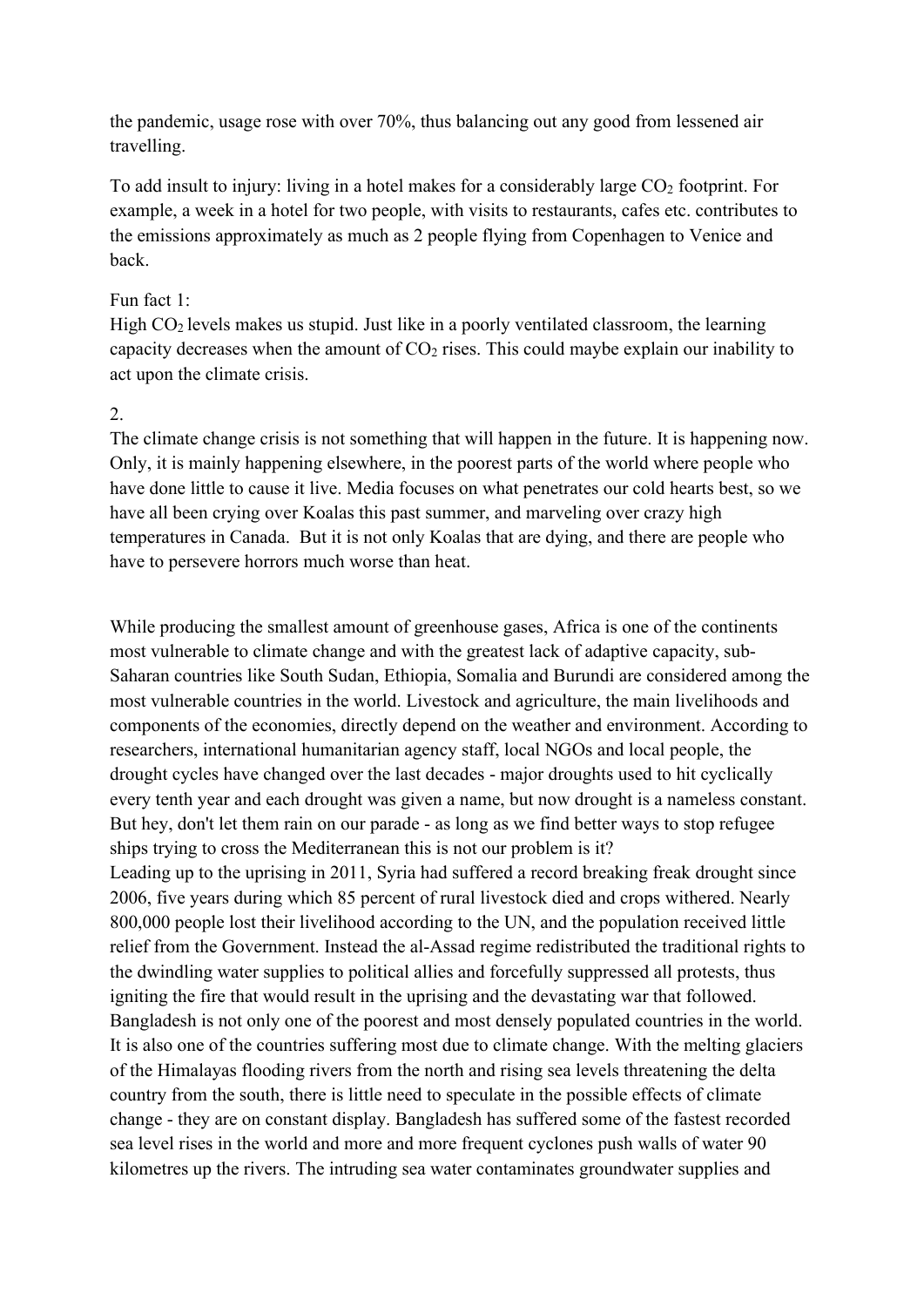destroys farmland, rendering it barren. In recent years, riverbank erosion has annually displaced between 50,000 and 200,000 people. Scientists project a five-to-six foot rise by 2100, and this will displace around 50 million people. And this is only in Bangladesh. If the current development continues big parts of the world will be uninhabitable by 2100 and billions of people will be looking for new homes.

## Fun fact 2:

Where there are super poor, there must be super rich. And while happily backing research that usually concludes that we should blame the climate change on African and Indian villagers with 8+ children per household, the ultra rich are buying superyachts. There has been a dramatic surge in demand during the pandemic and there is now a global fleet of thousands of superyachts.

The largest superyachts have a disproportionately negative impact on the planet: one with a permanent crew, a helicopter pad, submarines and pools emits over  $7,000$  tons of  $CO<sub>2</sub>$  a year.

Multiplied by 300 -- roughly the number of such large top of the class superyachts worldwide  $-$  that equals over 2 million tons of  $CO<sub>2</sub>$ , more than the individual yearly emissions of about a quarter of the world's countries.

### 3.

### *Conny kicks the wastebasket.*

This was for theatrical purposes, I never throw garbage like that. ...but I'm not sure how much good my meticulous sorting does. We carry our bottles and glass jars, sorted by colour, plastic wrappings and paper, some 500m to our garbage sorting station. We carry it out on foot, about every 3rd day. We're very decent about it. Most of us are, up here in Scandinavia. We are doing our part. Maybe a couple of years of sorting makes up for one trip to Spain. But the thing is - we are sorting so well that Swedish trash-burning plants have to import garbage to have something to burn. Sweden yearly imports around 6 million tons of garbage and Norway is one of the main sellers. And it is a really good business. For example: more than 60 000 truckloads of garbage roll down our roads from Norway every year. First the power plants get paid to take care of the garbage, then they get paid for the energy they produce. Not surprising that they oppose more regular check-ups on their emissions - they prefer to be able to do the tests when they want to - the results are so much better that way. Since the mid 1990s the emissions of hexachlorobenzene have increased by 80 percent in Sweden. An increase entirely parallel with the boom of garbage burning plants. Hexachlorobenzene is a carcinogen chemical that disrupts hormones and can cause brain damage. By the way, did you know that once the garbage is burnt and poisons emitted, Sweden exports the equally poisonous ashes from the plants back to Norway? Yes, the ashes are getting a second ride along our highways back to Norway were they are buried in the ground, clean environment Norwegian style. Syns inte, finns inte. (Not visible, not there.)

### Fun fact 3:

Cars are the big polluters, our biggest sins (as long as we don't happen to own a petroleum refinery or a concrete plant or similar). As individuals, let's please keep on reusing our plastic bags and sort our garbage, but we are not making a very big difference as long as we choose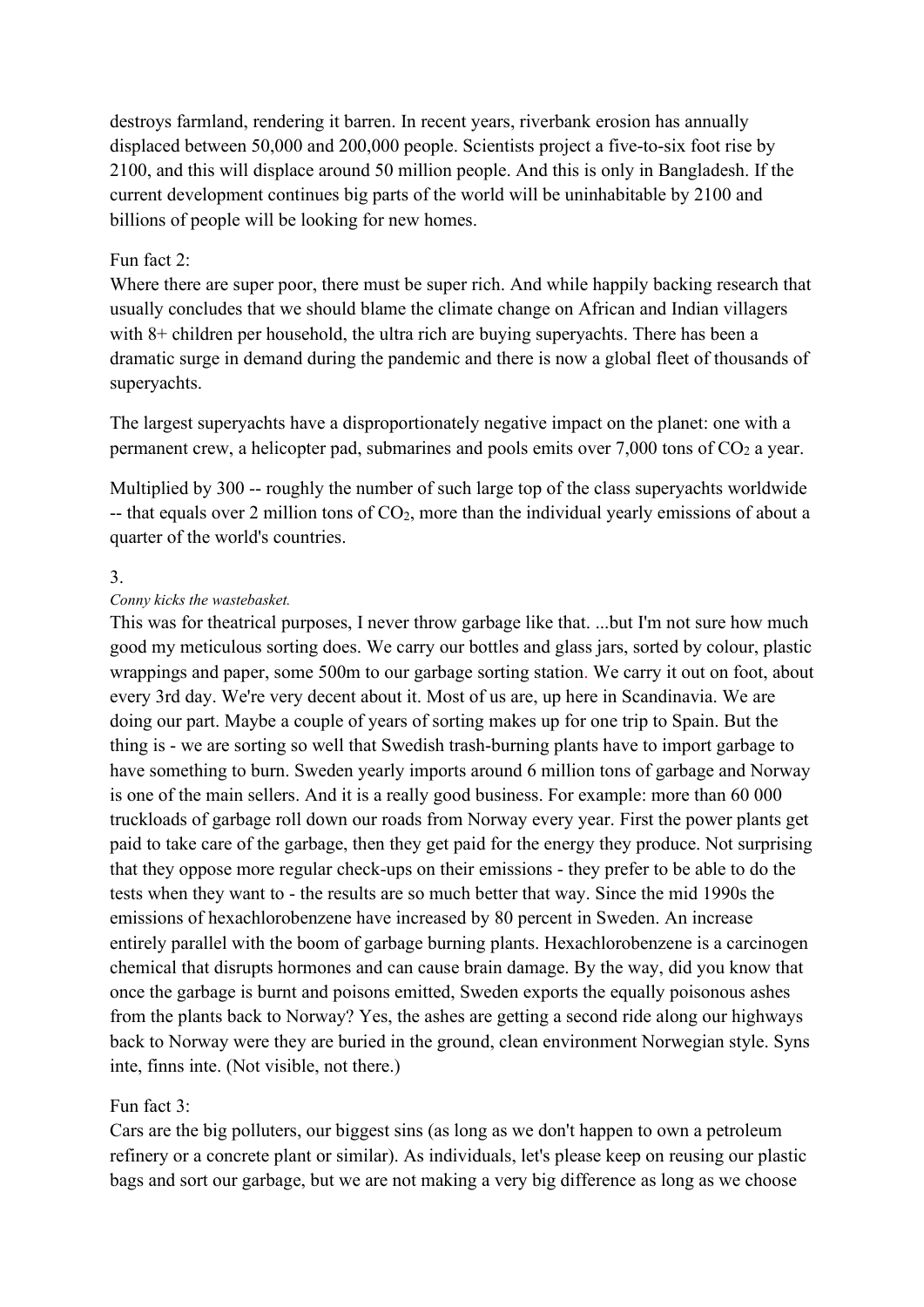## to drive fossil-fuelled cars.

However, back in Sweden we find it more important to support car and villa loans to the middle and upper class citizens than to invest in the people who live more climate sensibly in apartments and commute to work with public transport. The yearly tax subsidies on mortgage loans could finance free and expanded public transports for all in the whole of Sweden. And still it is well known that CO<sub>2</sub> impact rises exponentially with income.

Or, if we like the thought of sponsored private housing for the well off, we could also secure free public transport with income based tax. For an average family, costs for commuting would be cut in half this way, compared to monthly public transport tickets at current rates. If you happen to earn more than 75 000 SEK per month the cost might get slightly higher, but you can make up for this by selling one of your Jaguars.

# Fun fact 4:

As it happens, Slovenes (we are half Slovene, my wife, baby and me) travel by car more than any other EU citizens - 85% of all their journeys are done by a private car. It's a good thing they're not that many. We are actually the exception to the rule, but then we live in a country where, albeit often unpunctual, the public transport does reach into the outskirts ...

## Fun fact 5:

Flying is subventioned in Sweden - the state yearly subventions the industry with more than 10 billion SEK, and as far as we understand something similar is going on here in Norway. Not talking about the support during Covid-19 here, this is just regular, usual subventions...

Now batteries and electric vehicles are being presented like a super clean new option. Is it? Maybe for us in the rich west. We can keep consuming in the same pace, keep all our comforts and still have fine air around us. But how about the poisoned salt lakes left behind the lithium mining fields in Bolivia, and the 35 000 children breathing toxic dust in the cobalt mines of Congo?

### Fun fact 6:

Have you heard of Earth 300? An atomic super mega ship, combining luxury travel and climate fighting science all in one place! It aims to bring together climate scientists and the wealthy in a daring quest to save the planet. And this one will probably be made only of locally sourced ... well, like, wood and stuff.

A bit like how Francesca Thyssen-Bornemisza likes to cruise round the world in her yacht (non nuclear, but probably as green as they get) with the art elite, discussing how to save the oceans...

Initially however, Earth 300 will be powered by green fuels, as the new reactor is still in development. It will be nuclear powered only some time later. But once the reactor is ready, it will be retrofitted, allowing the superyacht to be really for real and one hundred per cent emission-free.

And then it will save the world.